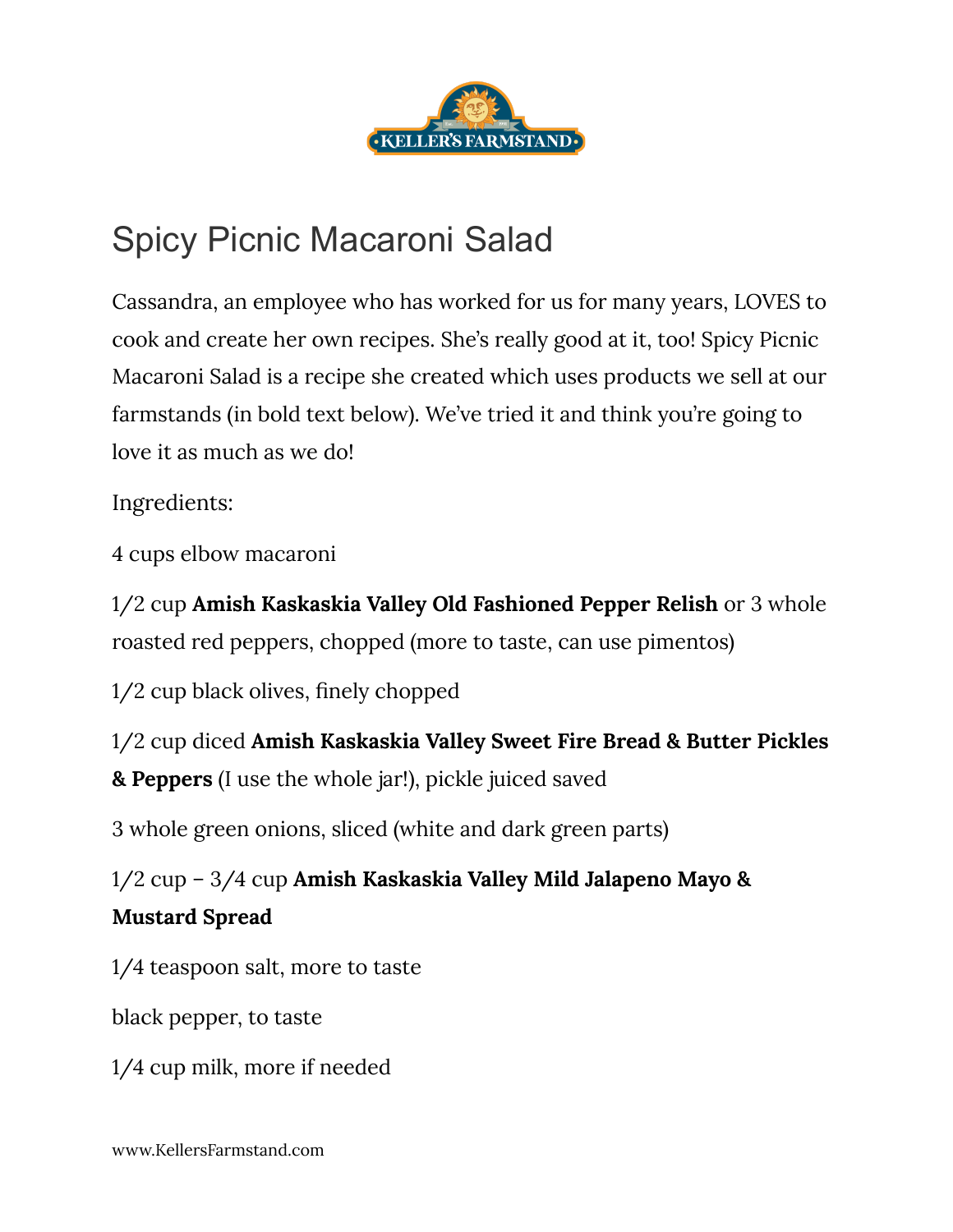

## pickle juice from **Amish Kaskaskia Valley Sweet Fire Bread & Butter Pickles & Peppers**, to taste

Directions:

Cook the macaroni in lightly salted water according to package directions. Drain and rinse under cold water to cool. Set aside.

Mix together mayo mustard spread, salt, and pepper. Splash in enough milk to make it pourable. Splash in pickle juice for extra flavor. Taste and adjust seasonings as needed. Set aside.

Place cooled macaroni in a large bowl and pour 3/4 of the dressing on top. Toss and add more dressing to taste. (Dressing will seem a little thin, but it will thicken as salad chills.)

Stir in olives, pepper relish (or pimentos), pickles, and green onions. Add more of any ingredient if you'd like more bang! At the end, splash in a little more pickle juice and stir.

Chill for at least 2 hours before serving. Add a big splash of milk before serving to make it nice and creamy. Sprinkle with sliced green onions as well. Serves 12.

www.KellersFarmstand.com